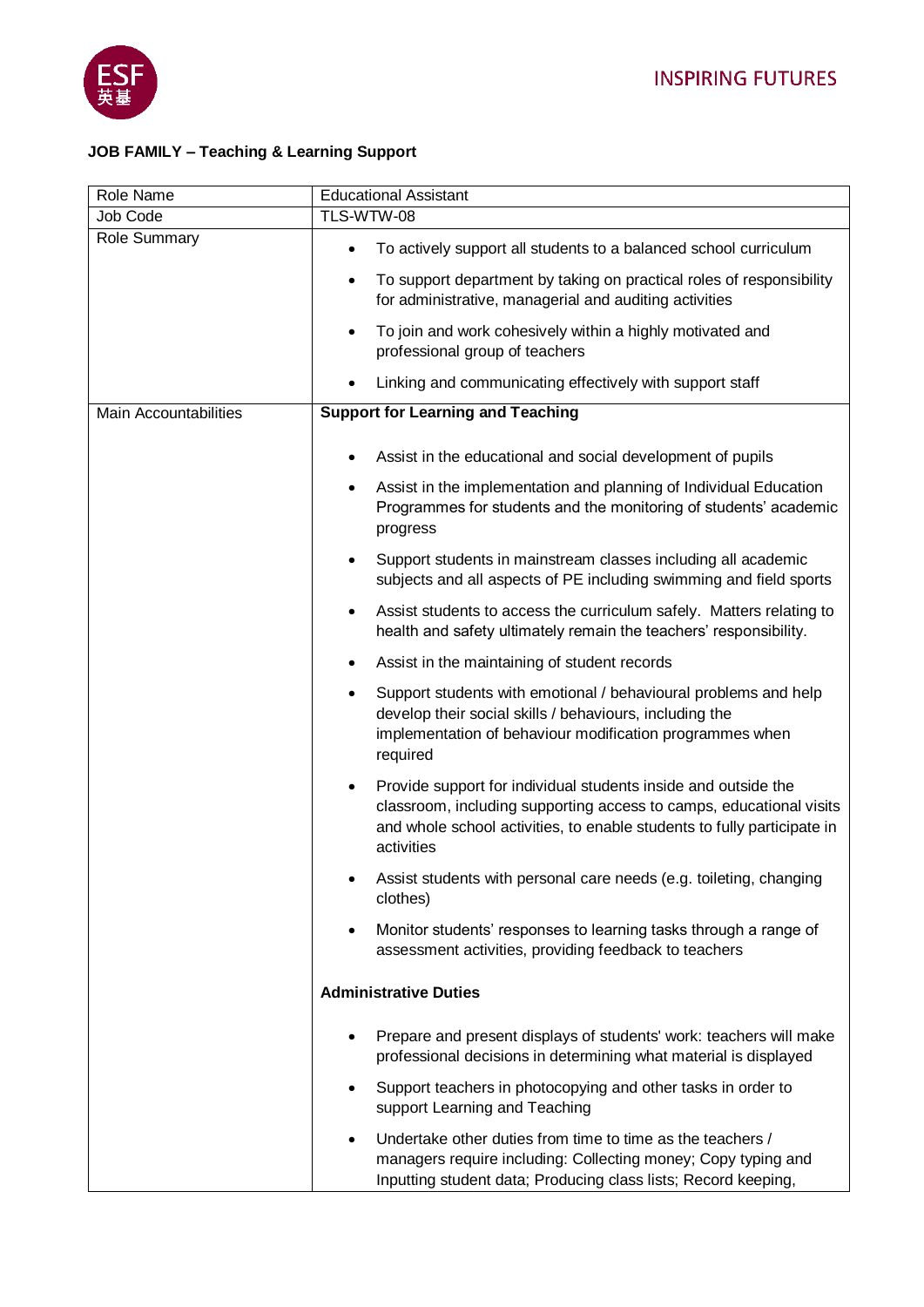

|                                | Filing; Collating material; Stocktaking; Cataloguing, preparing,<br>issuing and maintaining equipment and materials and Ordering<br>supplies and equipment                                                                  |
|--------------------------------|-----------------------------------------------------------------------------------------------------------------------------------------------------------------------------------------------------------------------------|
|                                | <b>Standards and Quality Assurance</b>                                                                                                                                                                                      |
|                                | Support the aims and ethos of the School and Department by<br>behaviours which display concern for the student as a whole<br>person, tact, discretion, confidentiality and the willingness to work<br>as a member of a team |
|                                | Set a good example in terms of dress, punctuality and attendance                                                                                                                                                            |
|                                | Work collaboratively with teachers<br>٠                                                                                                                                                                                     |
|                                | Attend team and staff meetings as requested<br>٠                                                                                                                                                                            |
|                                | Undertake professional duties that may be reasonably assigned by<br>the Manager or School Principal                                                                                                                         |
|                                | Recognise and respond effectively to equal opportunities issues as<br>they arise, following relevant policies and procedures                                                                                                |
|                                | To perform other duties and assume accountabilities as apparent<br>or as delegated, including mutually agreed upon objectives                                                                                               |
| Typical reporting relationship | Department Head                                                                                                                                                                                                             |
| Minimum typical education      | A least 2 years GCSE (pass A-C) or equivalent in Maths and English                                                                                                                                                          |
|                                | At least level 2 of the English national qualifications framework                                                                                                                                                           |
| Minimum typical experience     | Relevant experiences in schools is preferred but not essential                                                                                                                                                              |
| Core Professional / Technical  | <b>Abilities</b>                                                                                                                                                                                                            |
| Competencies required          | Build and maintain successful relationship with students, treat them<br>consistently, with respect and consideration, and are concerned for<br>their development as learners                                                |
|                                | Fluent in English<br>٠                                                                                                                                                                                                      |
|                                | Ability to work effectively with individual students, small group and                                                                                                                                                       |
|                                | whole classes under the direction and supervision of a qualified<br>teacher                                                                                                                                                 |
|                                | Contribute to a range of teaching and learning activities                                                                                                                                                                   |
|                                | Knowledge                                                                                                                                                                                                                   |